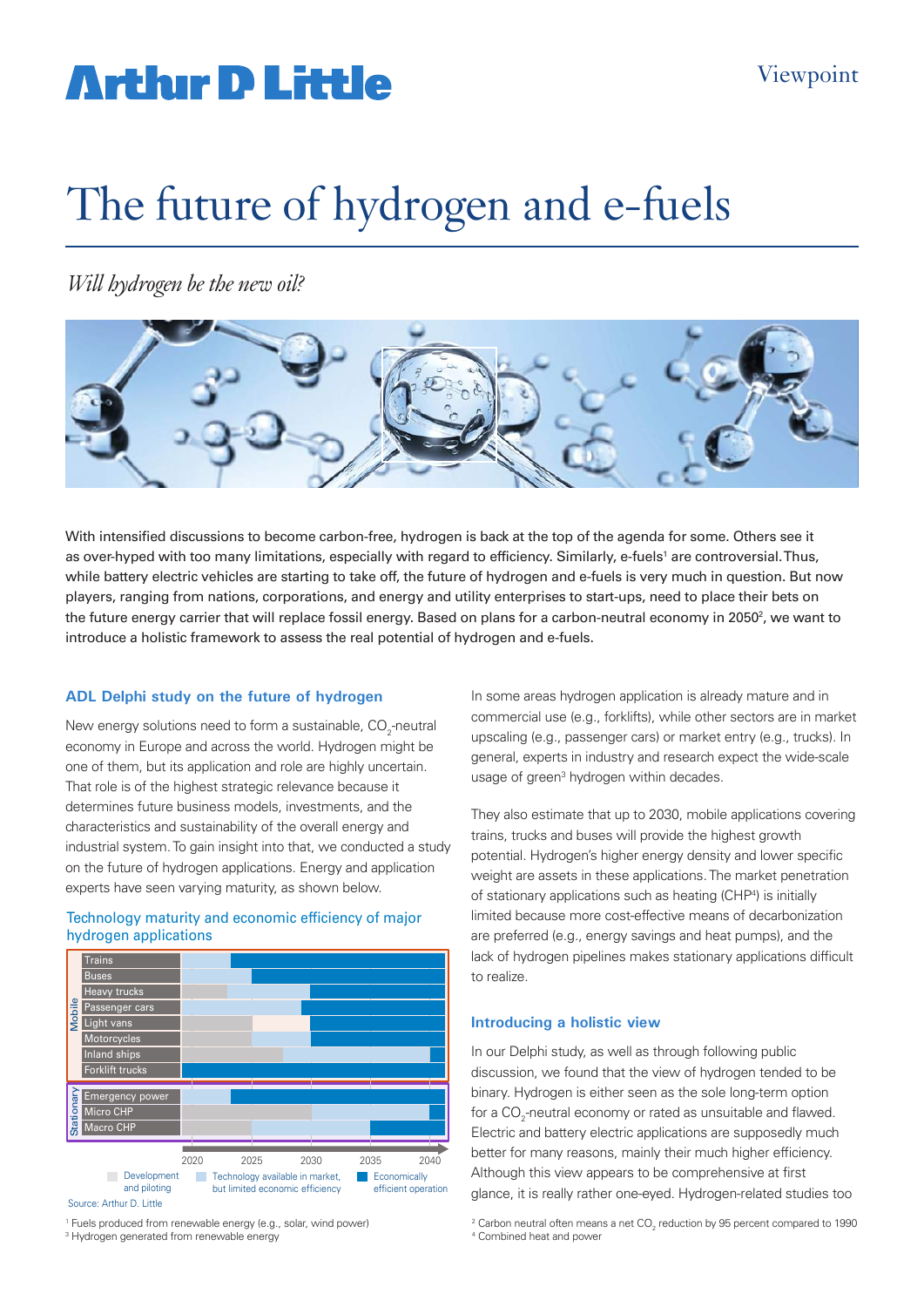# **Arthur D Little**

often set one important but unrealistic assumption, often only implicitly: clean electricity is available at the exact amount, when and where needed. While this may hold for some countries, it seems unrealistic in the foreseeable future for large economies such as China, the US, India, and Germany. Without this assumption, elementary questions arise around, for example, the origin of energy and electricity.

A holistic view is needed instead. On the energy side, this view differentiates between energy production efficiency ("upstream"), which is specific for each country, and consumption efficiency ("downstream"), which is specific to each application.

#### Definition of dimensions

| <b>Technology</b><br>maturity | Maturity of technology from developing to commercial availability                                                                            |
|-------------------------------|----------------------------------------------------------------------------------------------------------------------------------------------|
| Production<br>efficiency      | Energy production efficiency from power generation to consumer<br>& application production efficiency including maintenance and<br>recycling |
| Consumption<br>efficiency     | Energy efficiency during consumption from intake of energy to<br>heat or movement                                                            |
| <b>CAPEX</b>                  | Cost of application to produce and install, including incentives<br>and recycling                                                            |
| <b>OPEX</b>                   | Cost of application to run, including infrastructure, taxes<br>and duties                                                                    |
| Regulation/<br>carbon price   | Governmental actions to prohibit, restrict or enhance certain<br>applications or behaviors                                                   |
| Consumer<br>preferences       | Degree to which consumers are willing to pay for certain<br>characteristics                                                                  |

Source: Arthur D. Little

As a first approach to the holistic view, we have identified seven relevant dimensions to compare CO<sub>2</sub>-neutral alternatives. (See the above figure.) This model can be applied to assess hydrogen, battery electric, and e-fuels in general, for specific applications or holistically. (See the below figure.) To illustrate, we explain the dimensions with the example of fuel cell electric (passenger) vehicles (FCEVs), which are powered by hydrogen.

## Holistic assessment model with hydrogen passenger



#### **A holistic view of passenger vehicles**

Both FCEVs and battery electric vehicles (BEVs) are commercially available and thus technologically mature. For application production efficiency, BEVs have higher energy demand in production, which is offset earlier or later in a vehicle's lifetime, mainly depending on battery size. For energy production efficiency (upstream) we need to consider where the energy comes from.

For simplicity, we compare two scenarios: First, 100 percent local green energy, and second, imports of green energy from the Middle East.

As shown below, locally produced hydrogen is much less efficient than local green electricity. But when energy is imported from, for example, the Middle East, hydrogen's efficiency roughly doubles of that of electricity.

#### Upstream electricity scenarios



Source: Arthur D. Little

FCEV consumption efficiency is around 60 percent, much lower than that of BEVs. CAPEX is decreasing for both BEVs and FCEVs as production scales – which is, for now, an advantage for BEVs. For OPEX, it can be expected that the purchasing price of electricity will be lower than that of hydrogen (at least for private chargers), but hydrogen prices will stay within reasonable limits so non-electrifiable applications can become  $\mathrm{CO}_2$  neutral. This suggests that OPEX will likely be lower for BEVs. Current EU regulation favors FCEVs and BEVs to the same degree, and both will benefit over fossil-based fuels with tightening regulation. In general, FCEVs are suited to consumer preferences because they have many similarities to combustion engines (short refueling, long ranges). On the other hand, consumers might get accustomed to BEVs and their advantages (refueling at home, acceptance of low ranges, more availability of charging stations).

Overall, assessment of battery electric and, e.g., hydrogen, depend on the specific requirements of the application, such as range and payload, as well as consumption efficiency. The oftenoverlooked decisive factor is the source of energy and related energy production efficiency.

## Viewpoint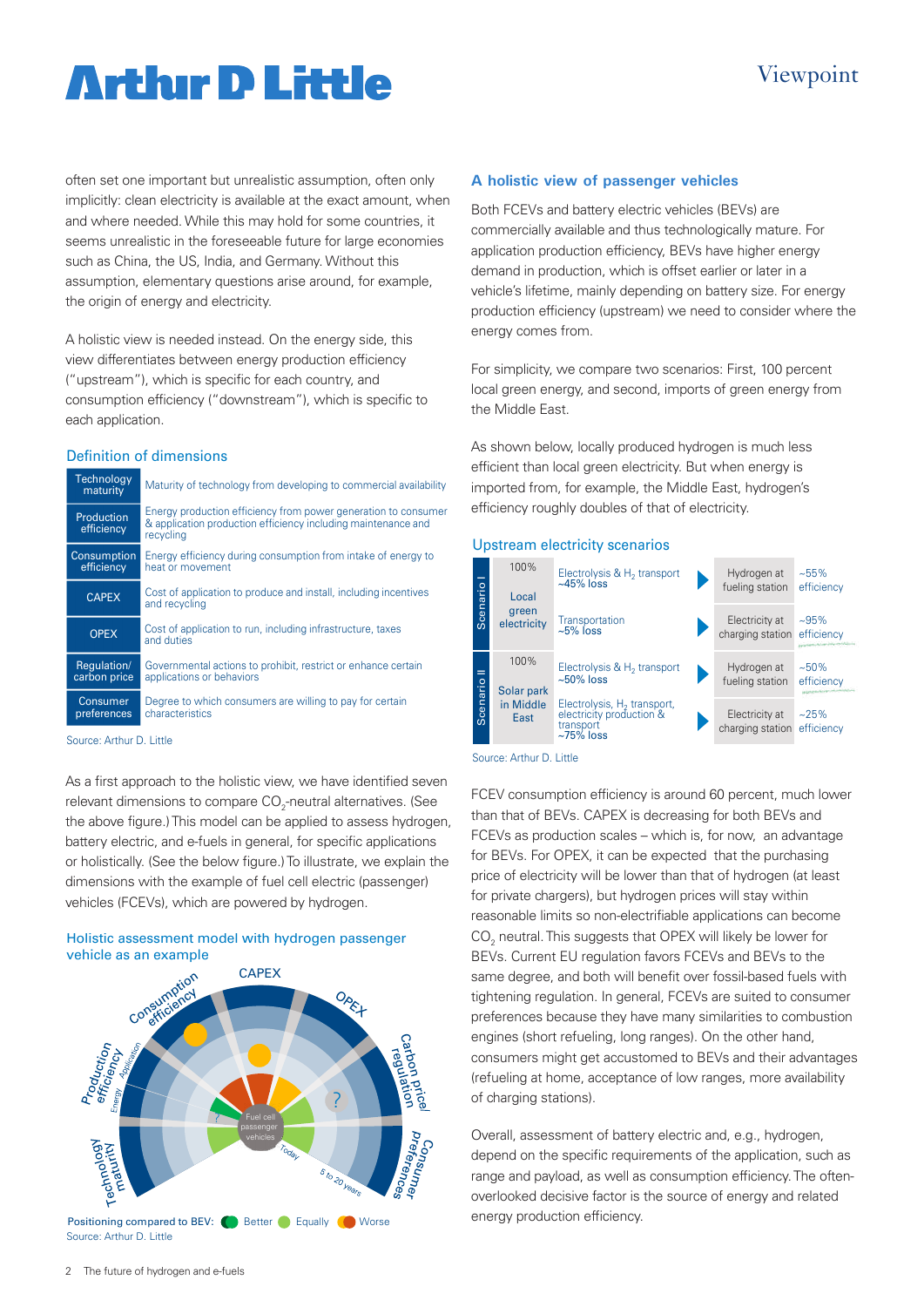# **Arthur D Little**

## Viewpoint

For passenger cars we conclude:

- 1. From an application and energy consumption point of view, BEVs are favorable for lighter vehicles with lower range requirements, while hydrogen and e-fuels are better for heavier vehicles with high-payload and long range requirements.
- 2. From an energy production point of view, BEVs are favorable if clean electricity is regionally available all year.

### **Trucks and buses**

Heavy-duty trucks and buses will benefit from hydrogen, especially in long-distance traffic: high reliability and lifetime mileage that is comparable to or even exceeds diesel engines, ranges of up to 1,300 km, and refueling times of seven to 12 minutes. Currently, the major downside of hydrogen trucks is high investment costs, which significantly exceed those of diesel trucks. However, up to 2030, costs will decrease by more than 50 percent, beating diesel engines in operational costs.

In the local public bus segment, hydrogen is in strong competition with batteries. Economically attractive operation of hydrogen buses is estimated to be reached in 2025, when hydrogen electric (HE) and battery electric (BE) buses will be equal in total cost of ownership.

### **E-fuel assessment**

Compared with hydrogen and electricity, e-fuels have an advantage with transportation and storage. Thus, their very low energy efficiency becomes irrelevant when e-fuels are generated from power that is excessively and cheaply available and would be lost otherwise (such as in very remote places with lots of clean energy), and that can be much more easily transported to where it is needed. Although e-fuels burn much more cleanly than fossil fuels, only hydrogen and battery electric vehicles are locally 100 percent clean.

### **Buildings**

Combined heat and power (CHP) fuel cells provide electricity and heating for buildings and entire urban districts. The fuel cell itself is already widely available in the market, but used with hydrogen converted from natural gas. While the overall process is highly efficient, a CO<sub>2</sub>-neutral operation is only possible with green hydrogen. The CHP solution can be implemented in two approaches. (See the below figure.) Micro CHP serves smaller apartment buildings with dedicated hydrogen connections. Macro CHP supplies larger buildings or even whole urban districts. Whereas the CHP system itself requires a hydrogen pipeline, the "last mile" of the network can consist of simpler

and more cost-efficient district heating pipes and standard electricity lines.

Already today, hydrogen can be fed into the natural gas network up to 10 percent – soon to be 20 percent. A longterm perspective involves a fuel switch from natural gas to hydrogen for whole cities, or even whole countries. This, however, will require a large-scale hydrogen supply. Other heat decarbonization options, such as power-to-heat, solar heat and insulation, are more realistic.

### . Hydrogen concept for buildings



Source: Arthur D. Little

### **Industrial feedstock**

To reach the 95 percent CO $_{\textrm{\tiny{2}}}$  reduction target, almost all carbon fuels would need to be eliminated. Consequently, current fuels would need to be replaced by wind, solar and nuclear power, as well as (power-based) hydrogen and e-fuels. The only option to use coal, oil or natural gas would be underground carbon capture and storage (CCS), a technology that is not yet proven for the long term, but could be an intermediate solution. Most of the feedstock in the chemical, metal and cement industries relies on carbon energy sources. Feedstocks, as well as the high-temperature burners needed by these industries, could not be replaced by electric power – only by hydrogen and e-fuels. The sheer volume of feedstock would push hydrogen demand to enormous dimensions. Replacing Europe's selected chemical  $\rm H_2$  feedstock with green hydrogen and e-fuels would require 1.5 times Europe's renewable energy potential<sup>5</sup>, which would leave no hydrogen for any other sector!

Given the scale sensitivity of current electrolyzer technologies, larger-scale projects secured by industrial off-takers are expected to be among the driving forces in the hydrogen economy.